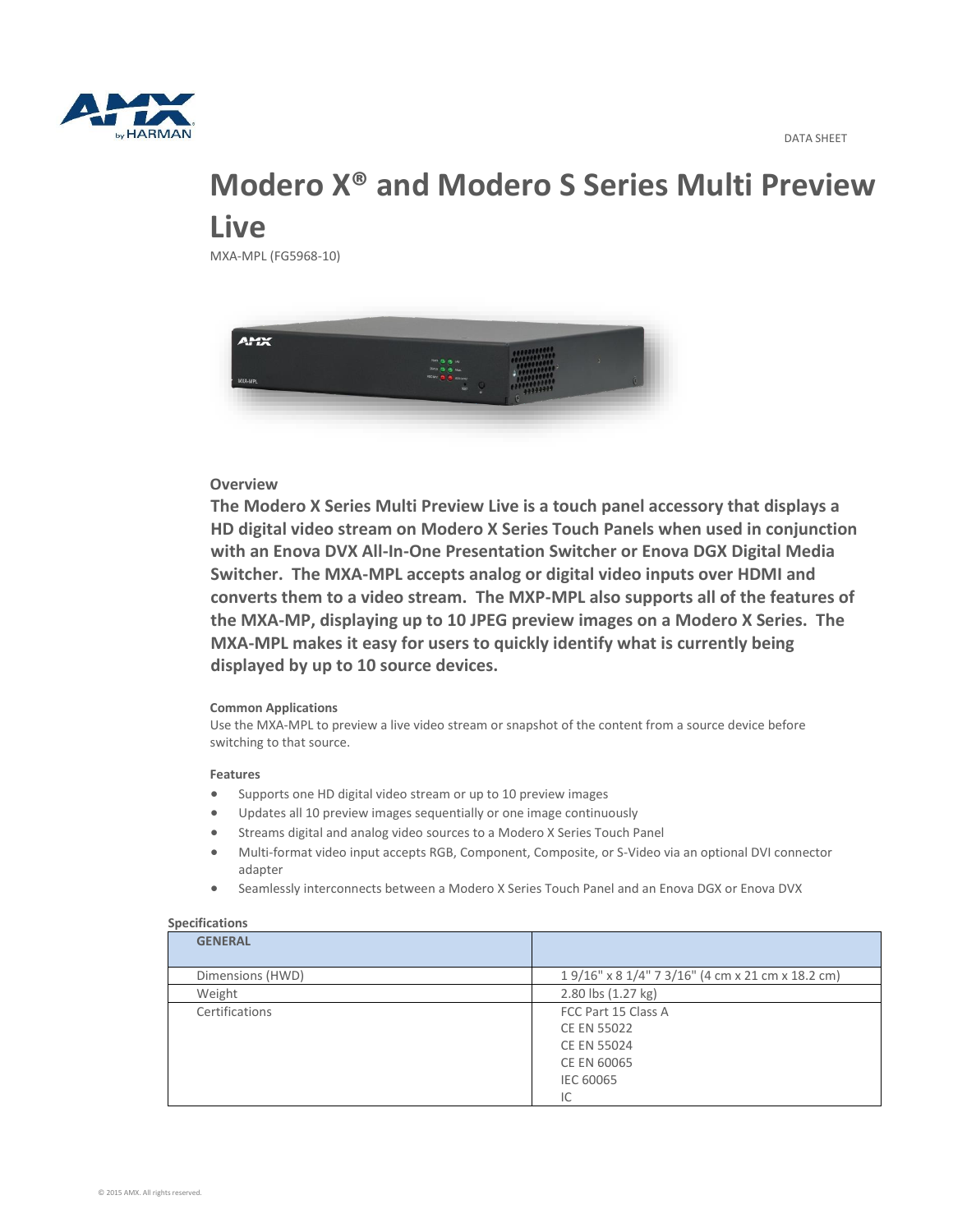|                             | <b>UL 60065</b>                                     |
|-----------------------------|-----------------------------------------------------|
|                             | RoHS / WEEE compliant                               |
| Included Accessories        | MXA-MP Installation Guide (93-5968-20)              |
|                             | MIC AC Universal Power Cord (CA1090-131)            |
| <b>Optional Accessories</b> | CC-DVI-5BNCM, DVI to 5 BNC Male Cable 6' (FG10-     |
|                             | 2170-08)                                            |
|                             | CC-DVI-RCA3M, DVI to 3 RCA Male Cable 6' (FG10-     |
|                             | 2170-09)                                            |
|                             | CC-DVIM-VGAF, DVI to HD-15 Female Adapter (FG10-    |
|                             | $2170-13$                                           |
|                             | CC-DVI-SVID, DVI to S-Video Cable (FG10-2170-10)    |
|                             | CC-3.5ST5-RCA2F, 5-pin 3.5mm Phoenix-style to 2 RCA |
|                             | Female Cable (FG10-003-20)                          |
|                             | MPA-VRK, Rack Shelf 1RU 7.3" Depth (FG5968-30)      |
|                             | AC-SMB, Surface Mount Bracket Accessory (FG525)     |

| <b>POWER CONSUMPTION</b> |                                                                         |
|--------------------------|-------------------------------------------------------------------------|
| Power Consumption        | Without Panel: 120VAC at 170ma, 20W<br>With Panel: 120VAC at 410ma, 50W |
| Start-Up Inrush Current  | 17.2 A at 116.8 VAC for 80 usec                                         |
|                          |                                                                         |

| <b>EXTERNAL POWER SUPPLY</b> |                                                       |
|------------------------------|-------------------------------------------------------|
| Included                     | MIC AC Universal Power Cord (CA1090-131)              |
| Note                         | If using the MXA-MPL in conjunction with a touch      |
|                              | panel that requires a PoE power supply please see the |
|                              | requirements of the touch panel and include an AMX    |
|                              | supported PoE solution. The MXA-MPL does not          |
|                              | provide PoE power to the touch panel.                 |

| <b>VIDEO</b>                       |                                                                                                                                                                                                                                                                                                                                                                                                                                                                                                                                                                                                                                                                                                                                                |
|------------------------------------|------------------------------------------------------------------------------------------------------------------------------------------------------------------------------------------------------------------------------------------------------------------------------------------------------------------------------------------------------------------------------------------------------------------------------------------------------------------------------------------------------------------------------------------------------------------------------------------------------------------------------------------------------------------------------------------------------------------------------------------------|
| Max Number of Active Video Streams | 1                                                                                                                                                                                                                                                                                                                                                                                                                                                                                                                                                                                                                                                                                                                                              |
| Video Preview Image Format         | JPEG (accessed over HTTP)                                                                                                                                                                                                                                                                                                                                                                                                                                                                                                                                                                                                                                                                                                                      |
| Max Number of Video Preview Images | 10                                                                                                                                                                                                                                                                                                                                                                                                                                                                                                                                                                                                                                                                                                                                             |
| Min Refresh Time of Preview Images | 2 sec per preview image                                                                                                                                                                                                                                                                                                                                                                                                                                                                                                                                                                                                                                                                                                                        |
| Video Input                        | HDMI, DVI, RGBHV, S-Video, composite or component<br>video                                                                                                                                                                                                                                                                                                                                                                                                                                                                                                                                                                                                                                                                                     |
| Video Input Resolutions            | Video Input Resolutions supported by Firmware<br>v2.1.28 or higher:<br>HDMI: 640x480p@60Hz, 800x600p@60Hz,<br>$\bullet$<br>1024x768p@60Hz, 1280x720p@60Hz<br>DVI: 640x480p@60Hz, 800x600p@60Hz,<br>$\bullet$<br>1024x768p@60Hz, 1280x720p@60Hz<br>RGB/GRAPHICS: 640x480p@60Hz,<br>$\bullet$<br>800x600p@60Hz,<br>1024x768p@60Hz, 1280x768p@60Hz<br>$\bullet$<br>COMPONENT: 720x480i@60Hz,<br>$\bullet$<br>720x480p@60Hz<br>720x576i@50Hz, 720x576p@50Hz<br>۰<br>SVIDEO: ntsc, pal-bghid, pal-m<br>۰<br>COMPOSITE: ntsc, pal-bghid, pal-m<br>۰<br>Note: When using the MXA-MPL for displaying<br>live motion streams, make sure to use the<br>supported resolutions with the video input type.<br>While the MXA-MPL is capable of supporting up |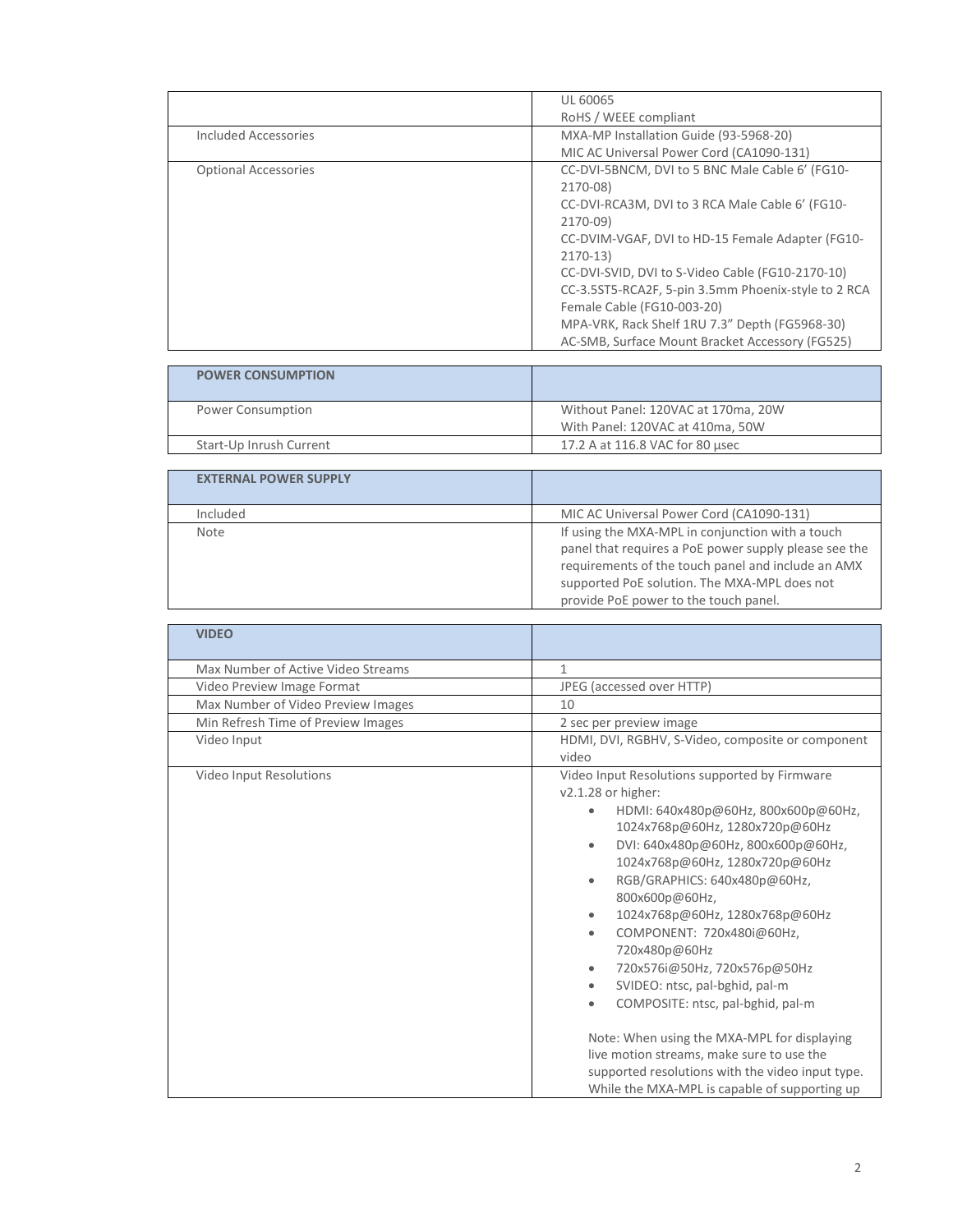| to 60 Hz, the Modero X display panels that use<br>MXA-MPL only support 30 Hz.                                                                                                                                                                      |
|----------------------------------------------------------------------------------------------------------------------------------------------------------------------------------------------------------------------------------------------------|
| Video Input Resolutions supported by Firmware<br>versions previous to<br>V2.1.28:<br>HDMI/DVI: 640 x 480p @ 60 Hz, 800 x 600p<br>۰<br>@ 60 Hz, 1024 x 768p @ 60 Hz, 1280 x 720p<br>@ 60 Hz<br>PAL: 576i, 576p@50 Hz<br>NTSC: 480i, 480p@60 Hz<br>۰ |
| Video Input Resolutions not supported:<br>1280 x 768p @ 60 Hz, 1920 x 1080p @ 60 Hz                                                                                                                                                                |
| MPEG-2-TS: H.264 High Profile@Layer 4, AAC-LC up to                                                                                                                                                                                                |
| 720p at 25 fps (decode)                                                                                                                                                                                                                            |
| Up to $720p@30$ fps over IP (Matches input resolution)                                                                                                                                                                                             |
|                                                                                                                                                                                                                                                    |

| <b>COMMUNICATIONS</b> |                                                                |
|-----------------------|----------------------------------------------------------------|
| Ethernet              | 10/100 port, RJ-45 connector with Ethernet/IP pass-<br>through |

| <b>AUDIO</b> |                                                                     |
|--------------|---------------------------------------------------------------------|
| Audio Input  | Unbalanced 1/8th-inch mini-jack connector (non-<br>HDMI audio only) |

| <b>FRONT PANEL COMPONENTS</b> |                                                                                                                                   |
|-------------------------------|-----------------------------------------------------------------------------------------------------------------------------------|
| Power                         | (1) LED (green) lights when device is receiving power                                                                             |
| Status                        | (1) LED toggles on/off green every 5 seconds if<br>communicating to the panel (i.e. the panel is<br>configured to use the MXA-MP) |
| Video Input                   | (1) LED (red) lights when receiving video signals                                                                                 |
| LAN                           | (1) LED (green) lights when the LAN connection is<br>enabled                                                                      |
| Panel                         | (1) LED (green) lights when device is connected to the<br>panel                                                                   |
| Video Output                  | (1) LED (red) lights when sending a video stream to a<br>touch panel                                                              |
| <b>Reset Button</b>           | Reboots the unit when pressed                                                                                                     |
| <b>Factory Reset Button</b>   | Resets the unit to factory defaults when pressed for at<br>least 5 seconds                                                        |

| <b>REAR PANEL COMPONENTS</b> |                                                                     |
|------------------------------|---------------------------------------------------------------------|
| DVI-I                        | DVI-I multi-format video input                                      |
| Diagnostics Output           | HDMI diagnostics output (720p only)                                 |
| Analog Audio Jack            | 1/8th-inch mini-jack input (for use with non-HDMI<br>audio only)    |
| Power Output                 | 2-pin 3.5 mm Phoenix-style connector output, 12<br>Volts, 3 Amps    |
| Ethernet In                  | (1) 10/100 port, RJ-45 connector for connection to<br>network       |
| Ethernet Out                 | $(1)$ 10/100 port, RJ-45 connector for connection to<br>touch panel |
| Power                        | IEC power cord connector                                            |